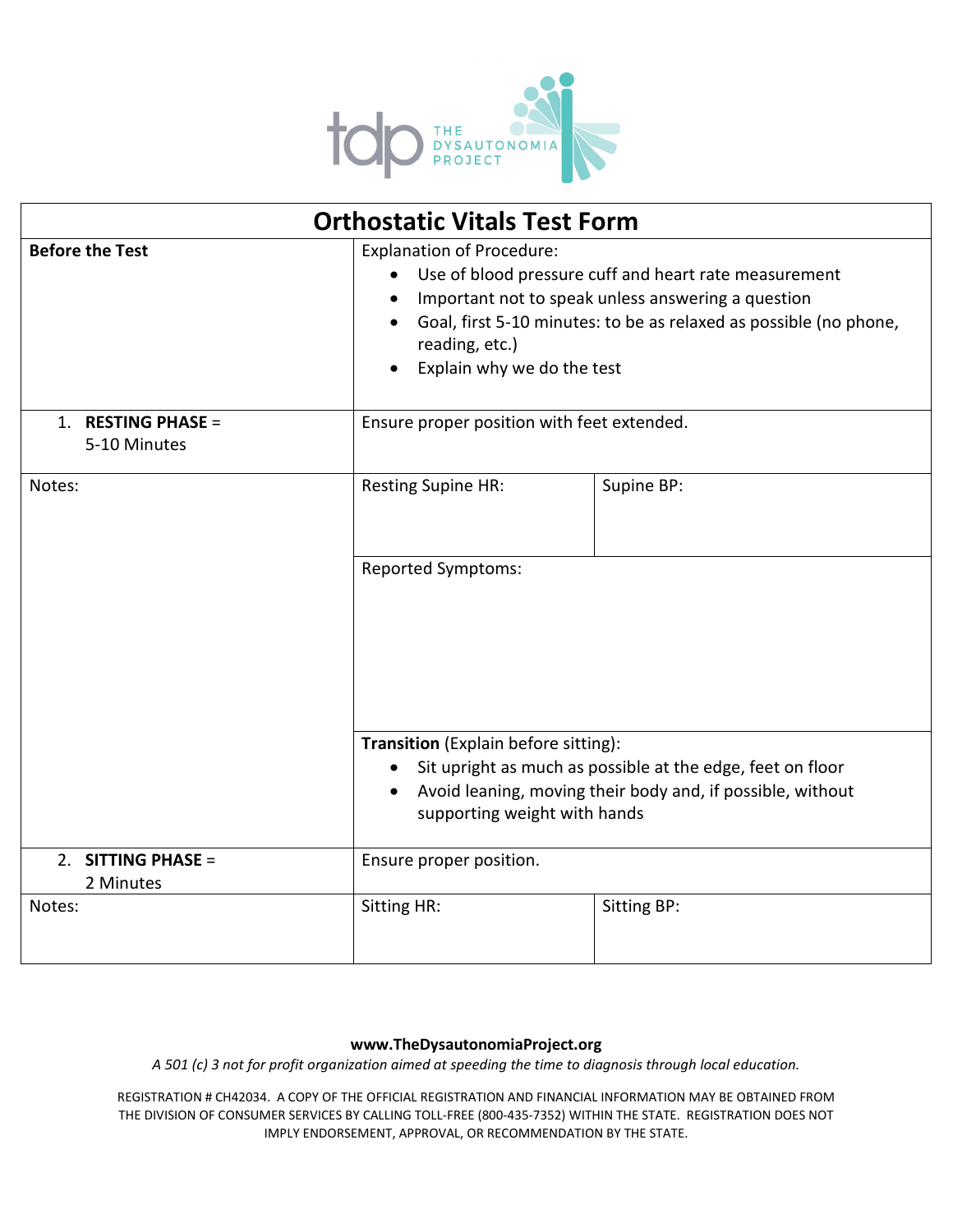

|                                  | <b>Reported Symptoms:</b><br>Transition (Explain before standing):<br>Stand for up to five minutes<br>$\bullet$<br>If at any time they begin to feel faint, sit down immediately<br>Do not ask to sit because their safety is most important<br>It is not a problem if they do not finish the entire test<br>$\bullet$<br>It is important to stand as still as possible, avoid leaning<br>$\bullet$ |                       |
|----------------------------------|-----------------------------------------------------------------------------------------------------------------------------------------------------------------------------------------------------------------------------------------------------------------------------------------------------------------------------------------------------------------------------------------------------|-----------------------|
|                                  |                                                                                                                                                                                                                                                                                                                                                                                                     |                       |
| 3. STANDING PHASE =<br>5 Minutes | Ensure proper position.                                                                                                                                                                                                                                                                                                                                                                             |                       |
| Notes:                           | 1 Minute Standing HR:                                                                                                                                                                                                                                                                                                                                                                               | 1 Minute Standing BP: |
|                                  | <b>Reported Symptoms:</b>                                                                                                                                                                                                                                                                                                                                                                           |                       |
|                                  | 3 Minute Standing HR:                                                                                                                                                                                                                                                                                                                                                                               | 3 Minute Standing BP: |
|                                  | <b>Reported Symptoms:</b>                                                                                                                                                                                                                                                                                                                                                                           |                       |
|                                  | 5 Minute Standing HR:                                                                                                                                                                                                                                                                                                                                                                               | 5 Minute Standing BP: |
|                                  | <b>Reported Symptoms:</b>                                                                                                                                                                                                                                                                                                                                                                           |                       |

## **www.TheDysautonomiaProject.org**

*A 501 (c) 3 not for profit organization aimed at speeding the time to diagnosis through local education.*

REGISTRATION # CH42034. A COPY OF THE OFFICIAL REGISTRATION AND FINANCIAL INFORMATION MAY BE OBTAINED FROM THE DIVISION OF CONSUMER SERVICES BY CALLING TOLL-FREE (800-435-7352) WITHIN THE STATE. REGISTRATION DOES NOT IMPLY ENDORSEMENT, APPROVAL, OR RECOMMENDATION BY THE STATE.